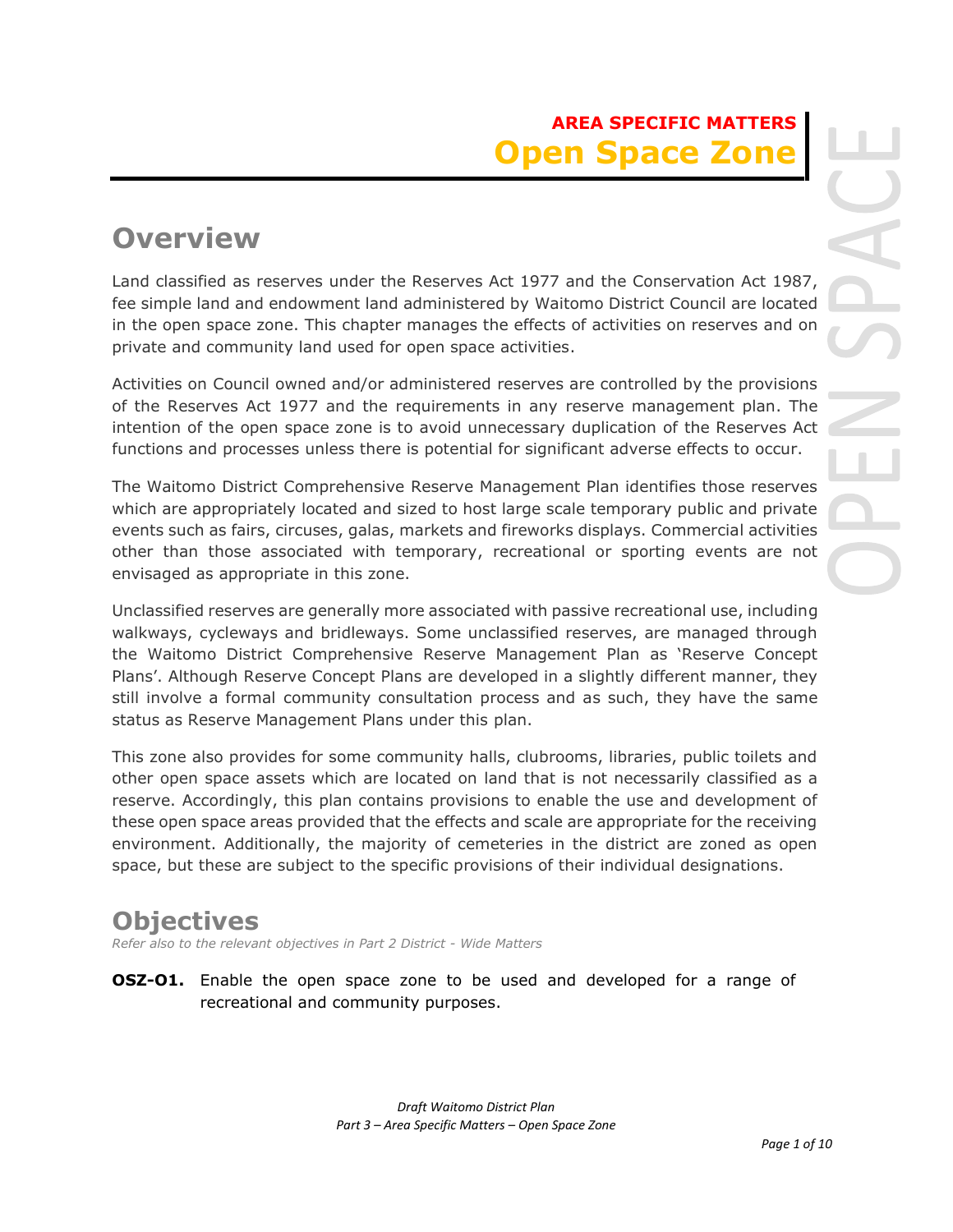- **OSZ-O2.** Maintain the open space nature and/or community use character and amenity of the zone.
- **OSZ-O3.** Ensure the use and development of land does not adversely affect ecological, cultural, landscape or historic heritage values.
- **OSZ-O4.** Avoid, remedy or mitigate adverse effects on adjacent properties and the roading network arising from the use and development of the open space zone.
- **OSZ-O5.** Recognise the community health and wellbeing benefits of good access to open space and recreational opportunities.
- **OSZ-O6.** The appropriate use and development of reserves is guided by the Waitomo District Comprehensive Reserve Management Plan.

# **Policies**

*Refer also to the relevant policies in Part 2 District - Wide Matters* 

- **OSZ-P1.** Only allow activities within the open space zone where these:
	- 1. Support a recreational or community activity; and
	- 2. Are appropriately sized and located; and
	- 3. Do not constrain established and planned open space activities; and
	- 4. Are appropriately serviced; and
	- 5. Facilitate public access;

AND additionally where the site is a reserve identified in the Waitomo District Comprehensive Reserve Management Plan, ensure that activities:

- 6. Are ancillary and subordinate to the primary purpose of the reserve; and
- 7. Maintain the predominant character and amenity values of the reserve; and
- 8. Are consistent with the Waitomo District Comprehensive Reserve Management Plan.
- **OSZ-P2.** The use and development of the open space zone must:
	- 1. Maintain and where possible, enhance public access to open space; and
	- 2. Retain open space and indigenous vegetation as far as practicable; and
	- 3. Not detract from the character and values of scheduled heritage items; and
	- 4. Maintain the privacy of adjoining properties; and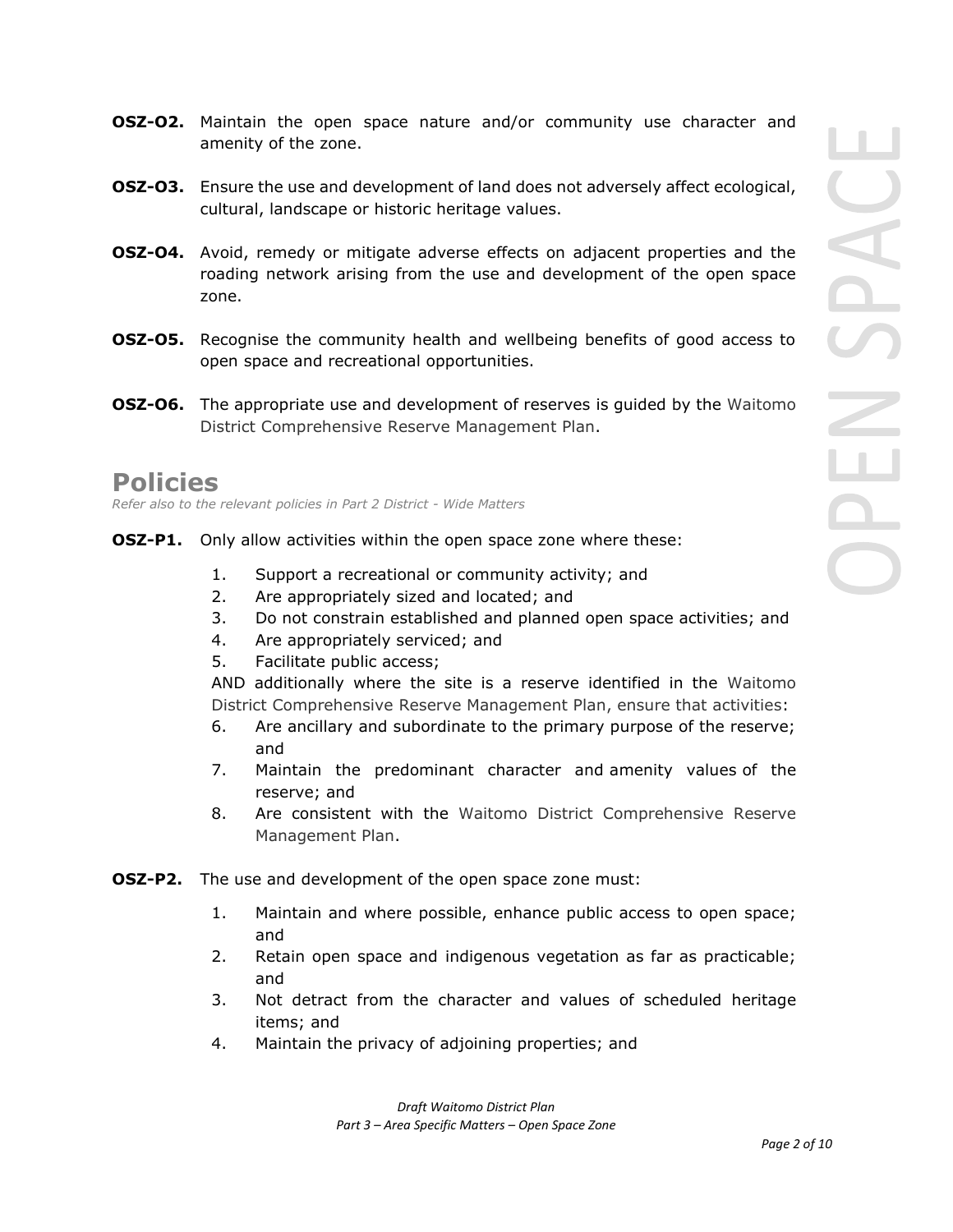- 5. Ensure access to sunlight and daylight by adjoining properties; and
- 6. Ensure structures are designed in a manner that is sensitive to the location and the environment; and
- 7. Ensure any conflict with and/or reverse sensitivity effects on adjacent sensitive activities can be appropriately avoided, remedied or mitigated; and
- 8. Ensure there is adequate existing or planned infrastructure to service the activity and/or development; and
- 9. Consider and provide for the key moves in any relevant Town Concept Plan.
- **OSZ-P3.** The use and development of reserves must:
	- 1. Be consistent with the purpose of the reserve; and
	- 2. Not compromise cultural and spiritual relationships that Māori have with the reserve; and
	- 3. Ensure a predominance of open space; and
	- 4. Be located and sized to ensure integration with existing built form and other existing uses; and
	- 5. Meet immediate and foreseeable future community needs; and
	- 6. Ensure personal, pedestrian and vehicular safety; and
	- 7. Maintain the amenity values of the reserve and the wider area; and
	- 8. Promote the efficient use of reserve land through measures such as the cooperative use of buildings.
- **OSZ-P4.** On reserves or parts of reserves that are identified in the Waitomo District Comprehensive Reserve Management Plan, the scale, type and extent of commercial activities (including mobile commercial activities) and tourism facilities are restricted to those activities which are ancillary to the reserve's purpose, and/or those activities which are ancillary to temporary events.
- **OSZ-P5.** On private land, outdoor education activities and community facilities may be enabled where any adverse effects on adjacent properties and on the safe and efficient operation of the adjacent roading network is minimised.
- **OSZ-P6.** Enable activities providing improved public access to esplanade areas and reserves.
- **OSZ-P7.** Floodlights must be located**,** designed and operated so they do not adversely affect amenity, the health and safety of people, and the safe operation of the transport network.
- **OSZ-P8.** Ensure the flightpath height restrictions shown on the planning maps are complied with to enable the safe operation of the Te Kūiti Aerodrome.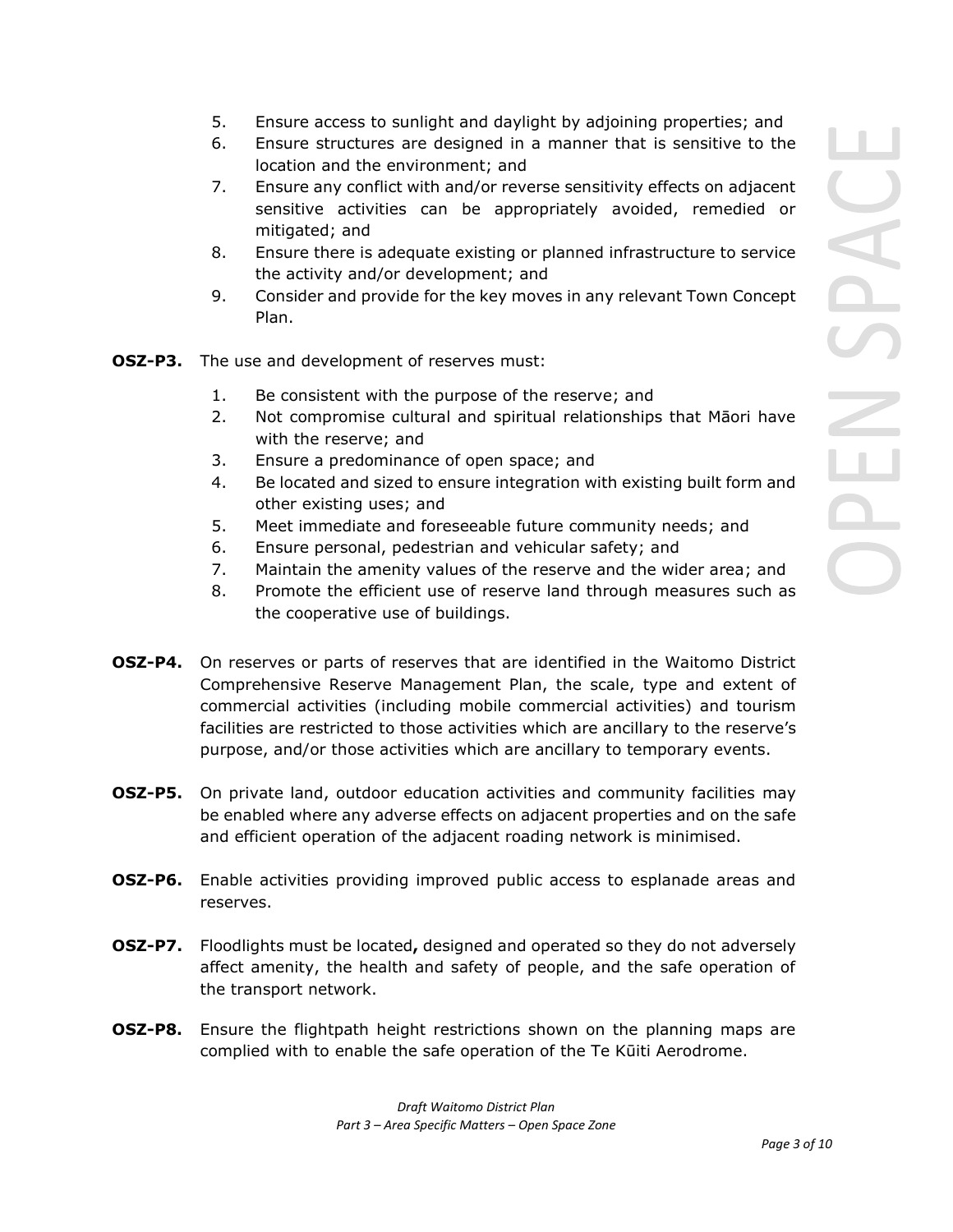**OSZ-P9.** Appropriately recognise and protect those reserves or parts of reserves that are identified in the Waitomo District Comprehensive Reserve Management Plan as wāhi taonga or as having important associations with tribal history, events and narratives.

# **Rules**

The rules that apply to the open space zone are contained in the tables listed below. To undertake any activity, it must comply with all the rules listed in:

- OSZ Table 1 Activities Rules; and
- OSZ Table 2 Performance Standards; and
- Any relevant provision in Part 2 District-Wide Matters; and

Where an activity breaches more than one rule, the most restrictive status shall apply to the activity.

Refer to Part  $1$  - How the Plan Works for an explanation of how to use this Plan, including activity status abbreviations.

## **OSZ - Table 1 - Activities Rules**

| OSZ-R1.                     | <b>Park furniture and park facilities</b>                                                                                   |                                              |
|-----------------------------|-----------------------------------------------------------------------------------------------------------------------------|----------------------------------------------|
| OSZ-R <sub>2</sub> .        | Any activity qualifying as an "Allowed Activity" under the Waitomo District<br><b>Comprehensive Reserve Management Plan</b> |                                              |
| OSZ-R3.                     | On public conservation land, any activity permitted by the Waikato or Wanganui<br><b>Conservation Management Strategy</b>   |                                              |
| OSZ-R4.                     | Construction, alteration or extension of buildings or structures for any permitted<br>activity                              |                                              |
| <b>Activity status: PER</b> | Activity status where compliance is not                                                                                     |                                              |
| Where:                      | achieved: RDIS                                                                                                              |                                              |
|                             |                                                                                                                             | Matters over which discretion is restricted: |

1. All of the performance standards in OSZ - Table 2 are complied with.

*Note: Where the activity is a temporary event, see the temporary activities chapter.*

*Note: Where the building is listed in SCHED1 - Heritage Buildings and Structures, also see the historic heritage chapter.*

## (a) The matters of discretion associated with any performance standard which cannot be complied with in OSZ - Table 2.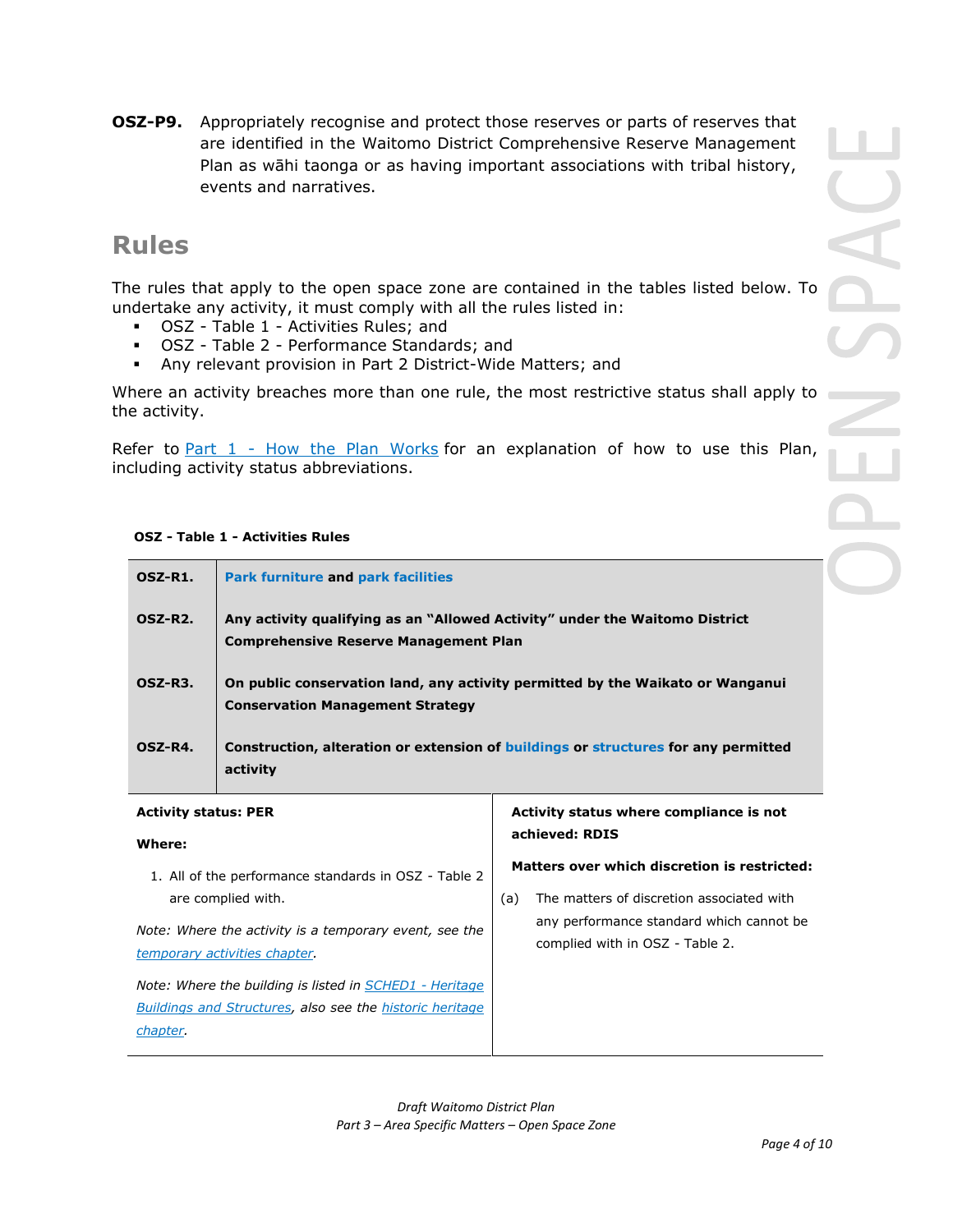| OSZ-R5.<br><b>Floodlights in all zones</b>                                                                                                                                                                                                                                                                                                                                                                                                                          |                                                                                                                                                                                                                                                 |
|---------------------------------------------------------------------------------------------------------------------------------------------------------------------------------------------------------------------------------------------------------------------------------------------------------------------------------------------------------------------------------------------------------------------------------------------------------------------|-------------------------------------------------------------------------------------------------------------------------------------------------------------------------------------------------------------------------------------------------|
| <b>Activity status: PER</b><br>Where:<br>This rule applies to floodlights in all zones where the<br>1.<br>floodlights are associated with recreational or<br>sporting activities. For floodlights not associated<br>with recreation or sporting activities see the light<br>chapter; and<br>All of the performance standards in OSZ - Table 2<br>2.<br>are complied with.                                                                                           | Activity status where compliance is not<br>achieved: RDIS<br>Matters over which discretion is<br>restricted:<br>The matters of discretion associated with<br>(a)<br>any performance standard which cannot<br>be complied with in OSZ - Table 2. |
| OSZ-R6.<br>Permitted activities on private land                                                                                                                                                                                                                                                                                                                                                                                                                     |                                                                                                                                                                                                                                                 |
| <b>Activity status: PER</b><br>Where:<br>1. Non-commercial recreational activities; and<br>2. Community facilities including clubrooms; and<br>3. Outdoor education activities;<br><b>AND</b><br>4. All of the performance standards in OSZ - Table 2<br>are complied with.<br>Note: Where the recreational activity is for commercial<br>gain it becomes a commercial activity - see OSZ-R8.<br>OSZ-R7.<br>Demolition and / or removal of buildings and structures | Activity status where compliance is not<br>achieved: DIS                                                                                                                                                                                        |
| <b>Activity status: PER</b><br>Note: Where the building is listed in <b>SCHED1</b> - Heritage<br>Buildings and Structures, see the historic heritage<br>chapter.<br><b>Commercial activities and tourism facilities</b><br>OSZ-R8.<br><b>Activity status: DIS</b>                                                                                                                                                                                                   | Activity status where compliance is not<br>achieved: N/A<br>Activity status where compliance is not                                                                                                                                             |
| Note: Where the commercial activity is ancillary to a<br>temporary event, see the temporary activities chapter.                                                                                                                                                                                                                                                                                                                                                     | achieved: N/A                                                                                                                                                                                                                                   |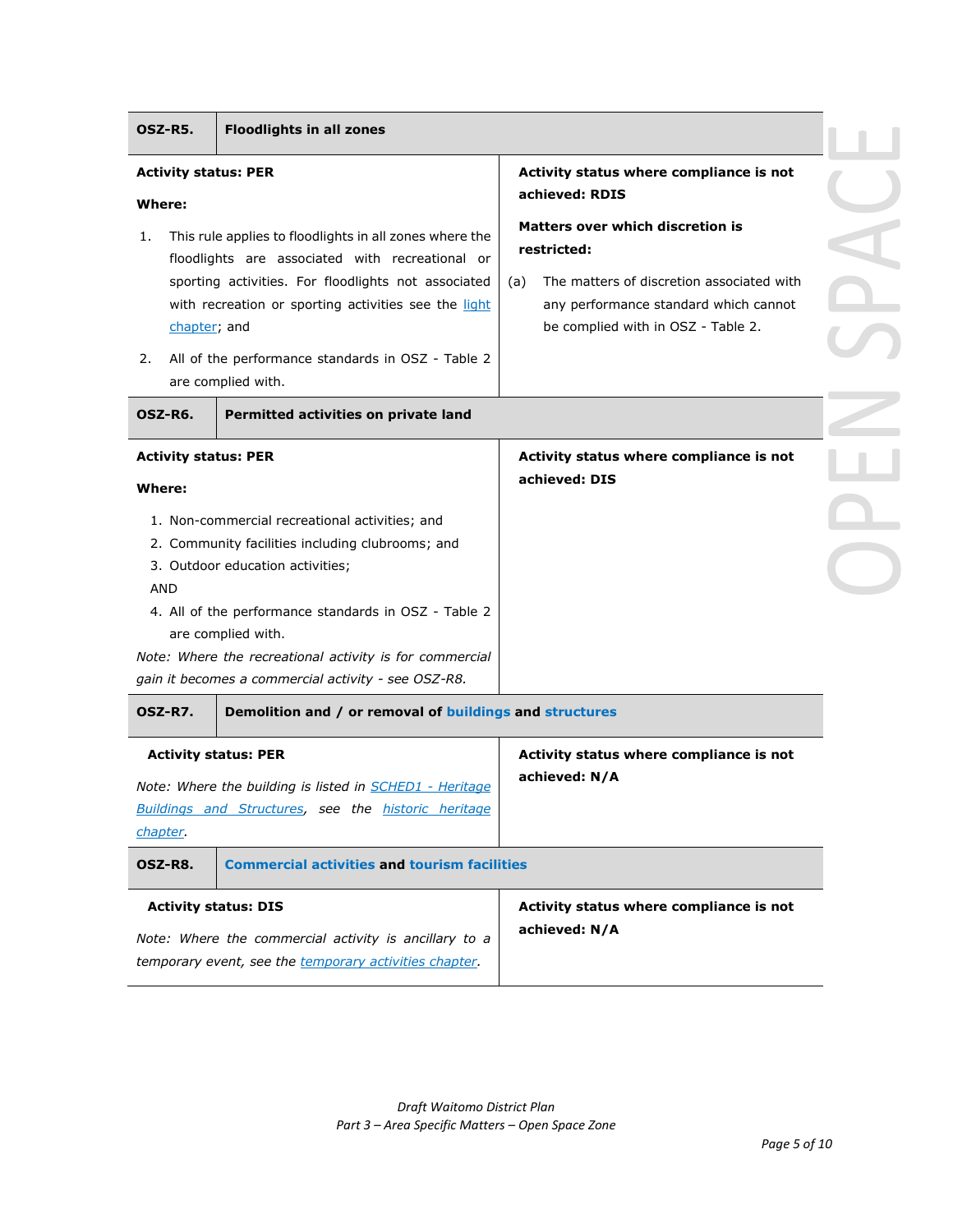|                             | Note: If the commercial activity is on a reserve,<br>authorisation is also likely to be required by the Waitomo<br>District Comprehensive Reserve Management Plan. |                                                          |  |
|-----------------------------|--------------------------------------------------------------------------------------------------------------------------------------------------------------------|----------------------------------------------------------|--|
| OSZ-R9.                     | Activities not otherwise listed in OSZ - Table 1                                                                                                                   |                                                          |  |
| <b>Activity status: DIS</b> |                                                                                                                                                                    | Activity status where compliance is not<br>achieved: N/A |  |
| <b>OSZ-R10.</b>             | Non-compliance with the Te Kūiti Aerodrome Flightpath height restrictions shown<br>on the Planning Maps                                                            |                                                          |  |
| <b>Activity status: PR</b>  |                                                                                                                                                                    | Activity status where compliance is not<br>achieved: N/A |  |

## **OSZ - Table 2 - Performance Standards**

|                 | OSZ - Table 2 - Performance Standards                                                                                                                                                                                                                                                                                                                                                                                                                                                                                                                                     |                                                                                                                                                                                                                                                                                                                                                                                                                                                                                                                                                                                                               |  |
|-----------------|---------------------------------------------------------------------------------------------------------------------------------------------------------------------------------------------------------------------------------------------------------------------------------------------------------------------------------------------------------------------------------------------------------------------------------------------------------------------------------------------------------------------------------------------------------------------------|---------------------------------------------------------------------------------------------------------------------------------------------------------------------------------------------------------------------------------------------------------------------------------------------------------------------------------------------------------------------------------------------------------------------------------------------------------------------------------------------------------------------------------------------------------------------------------------------------------------|--|
| <b>OSZ-R11.</b> | Minimum setback from road boundaries                                                                                                                                                                                                                                                                                                                                                                                                                                                                                                                                      |                                                                                                                                                                                                                                                                                                                                                                                                                                                                                                                                                                                                               |  |
|                 | 1. The minimum setback from road boundaries for<br>any building adjacent to any road must be at least<br>$5 m;$ and<br>2. The minimum setback for park facilities, car<br>parking areas or electric vehicle charging points<br>must be at least 2.5 m; and<br>3. The minimum setback from road boundaries for<br>park furniture must be at least 3 m; and<br>4. The minimum setback from road boundaries for<br>floodlights must be at least 10 m; and<br>5. The minimum setback from road boundaries for<br>sound stages and amphitheaters must be at least<br>50 m; and | Matters over which discretion is restricted:<br>The safety and efficiency of traffic flow; and<br>(a)<br>(b)<br>Visual effects including bulk, scale and<br>location of the structure; and<br>Effects on the character and amenity values<br>(c)<br>of the surrounding properties, adjacent zone<br>or road; and<br>The extent to which landscaping is able to<br>(d)<br>mitigate potential effects; and<br>The extent to which the reduction in the<br>(e)<br>setback is necessary due to the shape or<br>natural and physical features of the site; and<br>(f)<br>Effects on public access and recreational |  |
|                 | 6. There is no setback requirement for public<br>walkways<br>cycleways,<br>and<br>stormwater<br>management systems, fences, signs, gardens,<br>landscaping and planting and bridleways.                                                                                                                                                                                                                                                                                                                                                                                   | opportunities; and<br>Potential reverse sensitivity effects on any<br>(g)<br>adjoining activities.                                                                                                                                                                                                                                                                                                                                                                                                                                                                                                            |  |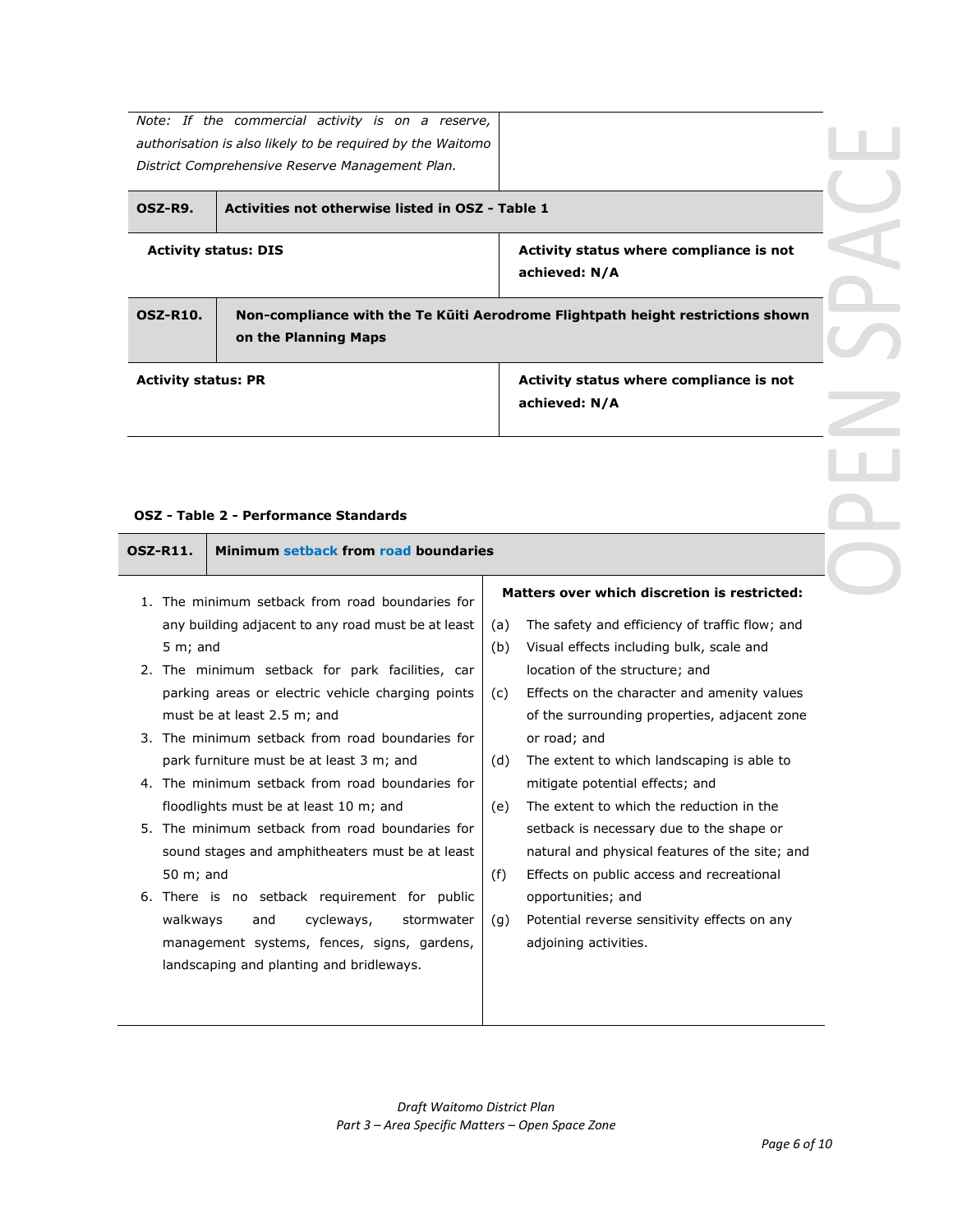## **OSZ-R12. Minimum setback from internal boundaries**

- 1. The minimum setback from internal boundaries for structures, other than those listed below, must be at least 10 m; and
- 2. The minimum setback from internal site boundaries for park furniture, park facilities, car parking areas or electric vehicle charging points must be at least 5 m; and
- 3. The minimum setback from internal site boundaries for floodlights must be at least 10 m; and
- 4. The minimum setback from internal boundaries for sound stages and amphitheaters must be at least 50 m; and
- 5. There is no setback requirement for public walkways and cycleways, stormwater management systems, fences, signs, gardens, landscaping and planting and bridleways.

## **Matters over which discretion is restricted:**

- (a) The provision of daylight and sunlight into neighbouring buildings; and
- (b) Visual effects including bulk, scale and location of the structure; and
- (c) Effects on the character and amenity values of the surrounding properties; and
- (d) Effects on the visual and aural privacy of adjoining properties; and
- (e) The extent to which landscaping is able to mitigate potential effects; and
- (f) The extent to which the reduction in the setback is necessary due to the shape or natural and physical features of the site; and
- (g) Effects on public access and recreational opportunities; and
- (h) Potential reverse sensitivity effects on any adjoining activities.

**OSZ-R13. Height and height in relation to boundary**

- 1. The maximum height of structures must not exceed 10 m in height as measured from ground level; and
- 2. No structure shall penetrate a recession plane at right angles to a boundary included inwards and upwards at an angle of  $45^\circ$  from 3 m above the ground level of the front, side or rear boundaries of a site. See Figure - OSZ 1; and
- 3. This rule does not apply to floodlights and rugby goal posts.

## **Matters over which discretion is restricted:**

- (a) The provision of daylight and sunlight into neighbouring buildings; and
- (b) Visual effects including bulk, scale and location of the structure; and
- (c) Effects on the character and amenity values of the surrounding properties; and
- (d) Effects on the visual and aural privacy of adjoining properties; and
- (e) The extent to which landscaping is able to mitigate potential effects; and
- (f) Effects on public access and recreational opportunities; and
- (g) Potential reverse sensitivity effects on any adjoining activities.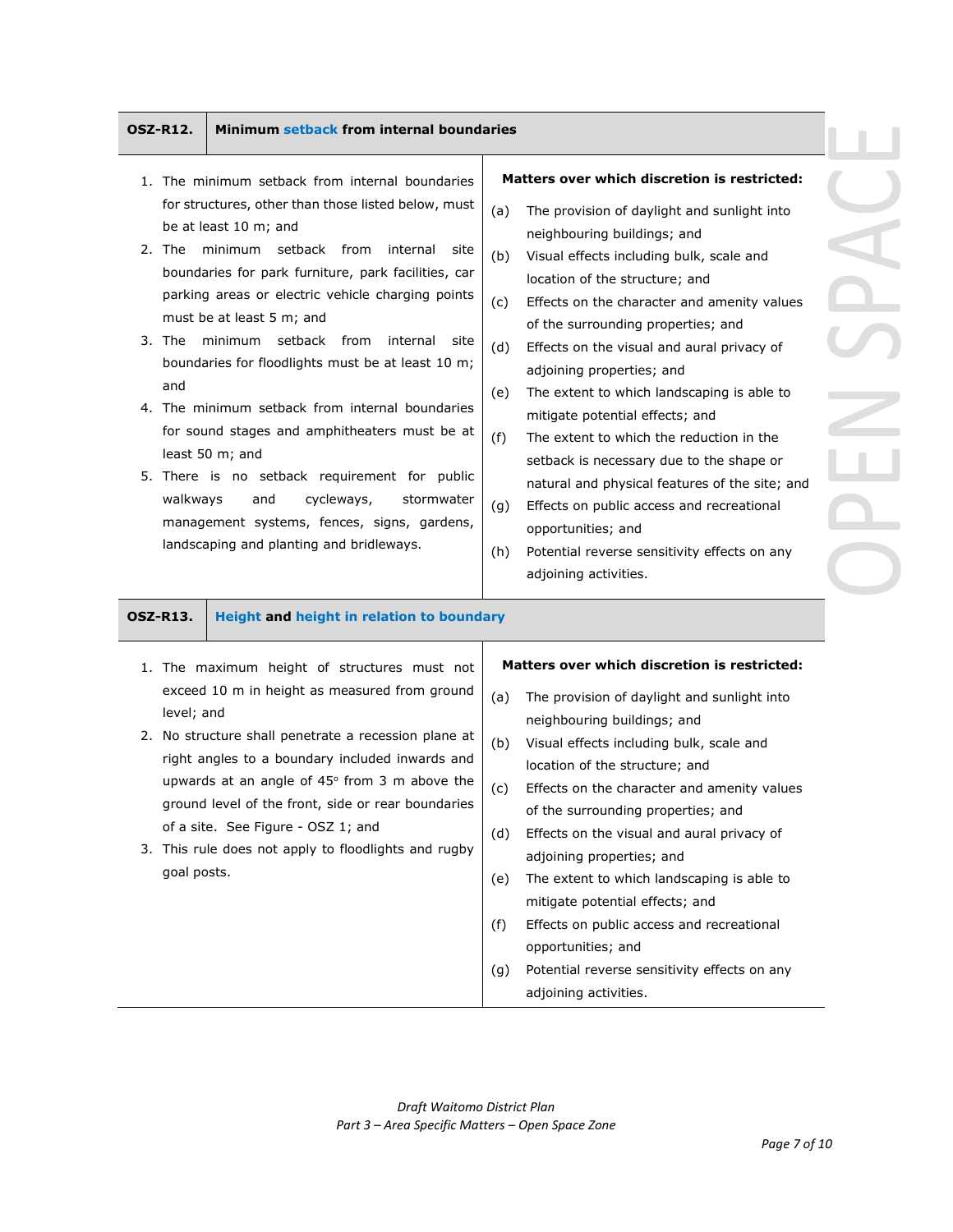

| <b>Floodlights</b><br><b>OSZ-14.</b>                |                                                                                                                                                                                                                                                                                                                                                 |
|-----------------------------------------------------|-------------------------------------------------------------------------------------------------------------------------------------------------------------------------------------------------------------------------------------------------------------------------------------------------------------------------------------------------|
| 1. Hours of operation must not be outside 7.00am to | Matters over which discretion is restricted:                                                                                                                                                                                                                                                                                                    |
| 9.00pm.                                             | Potential reverse sensitivity effects on any<br>(a)<br>adjoining activities; and<br>Visual effects including the number,<br>(b)<br>placement, location, design, height, colour,<br>orientation and screening of the floodlights;<br>and<br>The extent and effect of the duration, hours<br>(c)<br>of operation and frequency of the activity on |
|                                                     | the amenity values and sleep quality<br>experienced in adjoining properties; and<br>Effects on the character and amenity values<br>(d)<br>of the surrounding properties, adjacent zone<br>or road; and                                                                                                                                          |
|                                                     | The need for floodlighting, and whether or<br>(e)<br>not the opportunities for joint use of other<br>appropriately floodlit facilities has been<br>investigated; and                                                                                                                                                                            |
|                                                     | Measures to ensure that the natural light sky<br>(f)<br>is preserved where practicable in the tourism<br>zone of Waitomo Caves Village.                                                                                                                                                                                                         |
|                                                     |                                                                                                                                                                                                                                                                                                                                                 |

PACE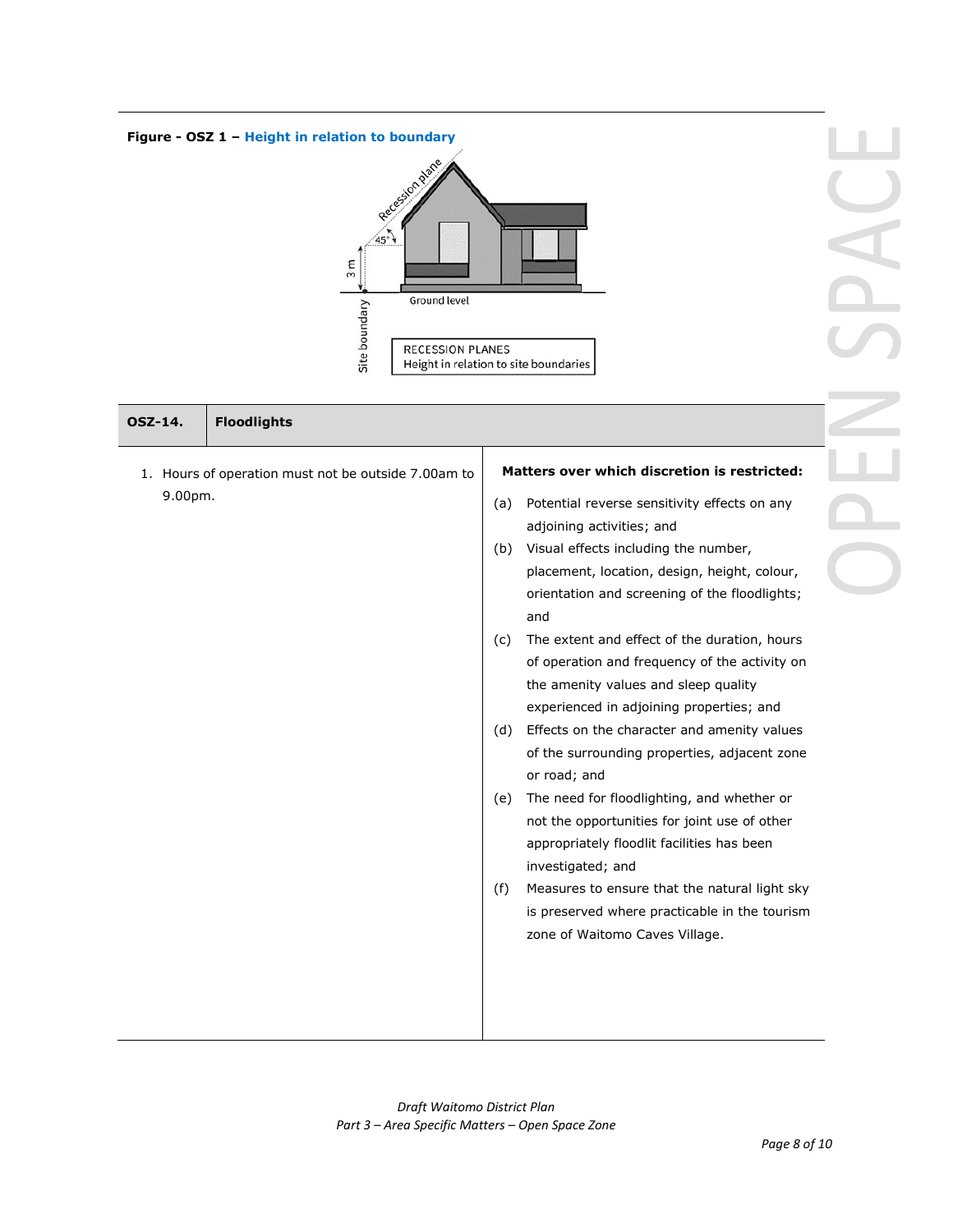## **OSZ-15. Community facilities and outdoor education activities**

- 1. One building per site of less than 150 m<sup>2</sup> gross floor area is permitted for the purpose of an outdoor education activity; or
- 2. One building per site of less than 450 m<sup>2</sup> gross floor area is permitted for the purpose of a community facility including clubrooms;

## AND

3. Hours of operation must not be outside 7.00am to 9.00pm, including the loading and unloading of goods.

## **Matters over which discretion is restricted:**

- (a) The layout, design and location of activities on the site, including parking areas, loading areas and outdoor seating areas; and
- (b) The time and duration of the noise effect and the anticipated noise level; and
- (c) Effects on surrounding properties, character and amenity; and
- (d) Whether the scale, intensity and character of the activity is appropriate in the context of the site and receiving environment; and
- (e) The extent to which topographical and geographical features, landscaping and screening on the site will assist in the management of effects.

## **Advice notes**

## **Accidental discovery protocol**

*In the event that an unidentified archaeological site or a wāhi tapu site is located during works, the following applies:*

- *Work must cease immediately at that place and within 20m around the site;*
- *Heritage New Zealand Regional Archaeologist must be notified and apply for the appropriate authority if required;*
- *Notify the appropriate iwi groups or kaitiaki representative of the discovery and ensure site access to enable appropriate cultural procedures and tikanga to be undertaken, as long as all statutory requirements under legislation are met (New Zealand Pouhere Taonga Act 2014);*
- *If human remains (koiwi) are uncovered then the Heritage New Zealand Regional Archaeologist, NZ Police and the appropriate iwi groups or kaitiaki representative must be notified. Remains are not to be moved until such time as iwi and Heritage New Zealand have responded;*
- *Works affecting the archaeological site and any human remains (koiwi) must not resume until appropriate authority and protocols are completed.*

*If the protocol is not adhered to then Heritage New Zealand can take out prosecution proceedings under the New Zealand Pouhere Taonga Act 2014*

## **Contaminated land**